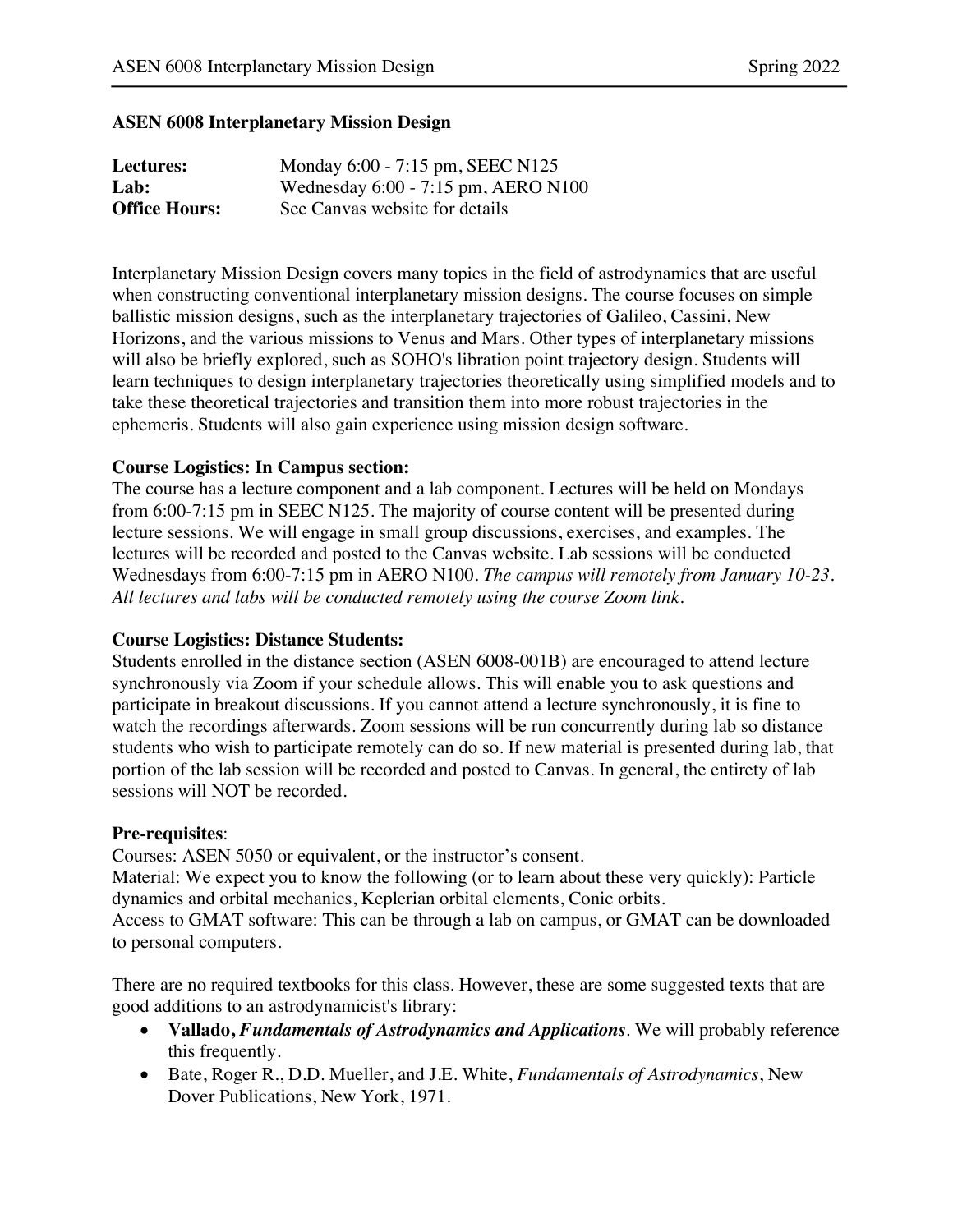- Brown, Charles D., *Spacecraft Mission Design*, AIAA Education Series, Reston, VA, 1998.
- Curtis, H., *Orbital Mechanics for Engineering Students*, Elsevier, Butlington, MA., 2005.
- Meeus, J., *Astronomical Algorithms*, Willmann-Bell, Inc., 1991.
- Murray, C.D. and S.F. Dermott, *Solar System Dynamics*, Cambridge University Press, 1999.
- Prussing, J. and B. Conway, *Orbital Mechanics*, Oxford University Press, 1993.

# **Computing**:

Coding software of choice (MATLAB, C, Python, etc). GMAT software.

## **Grading**:

- Homework: 30%. There are 9 assignments in the class.
- Labs: 30%. There are 6 labs and 1 midterm project. The midterm project is weighted as 2 labs.
- Final Project: 40%. There are several separate submissions for the final project. Due dates and point values will be clearly denoted on the assignment. The Final Project will be announced in March.
- There are no exams in this class and there are no dropped assignments. If you do not submit an assignment, it is counted as a zero.

## **Assignment submission**

- Collaboration is permitted on assignments. However, each student must submit a **unique** assignment write-up.
- Many assignments in the class will require coding. You may use the coding language or software package of your choice. It is not necessary to include code as part of your submission. **Code may not be submitted solely as your solution.**
- Partial credit will be given based on intermediate steps and explanations provided in the assignment.
- Assignment due dates will be denoted on the Canvas/Gradescope webpages. Students are responsible to ensure that submitted documents are uploaded correctly, readable, and in the correct location. Corrupt files will not be graded.

## **Late Policy**

- 10% deduction per day.
- I'll grant exceptions for good reasons, of course! Please notify me IN ADVANCE if you will be turning something in late (Conference, illness, etc)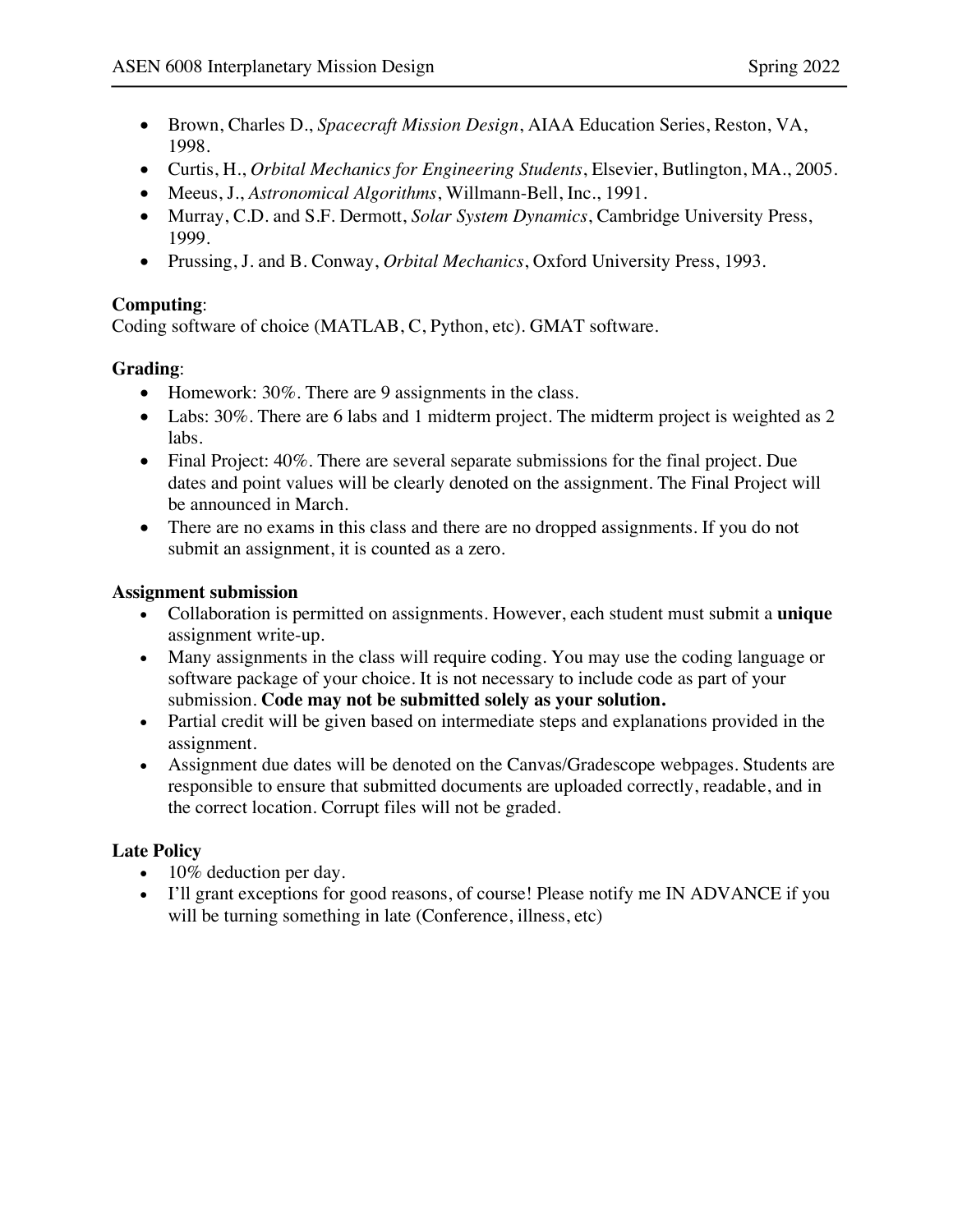## **Topics**:

- I. Review
	- a. History of Interplanetary Missions
	- b. The Two-body problem
	- c. The N-body problem
	- d. Perturbations
	- e. Patched conics
	- f. Reference frames
	- g. Sphere of Influence
	- h. Hohmann transfers
- II. Lambert's Problem
	- a. Lambert's general theorem
	- b. Type I vs Type 2 orbits
	- c. Discussion of Geometry of Lambert's problem
	- d. Universal Variables Algorithm
	- e. Revisit f and g functions
	- f. TOF equations for elliptical, parabolic, and hyperbolic transfers
	- g. Multi-Revolution solutions (Type 3, Type 4, etc)
	- h. Algorithm for multi-rev solutions
- III. Ephemeris
	- a. Meeus Coefficients
	- b. Discussion of JPL Ephemerides
- IV. Pork Chop Plots
	- a. Construction and Analysis
- V. Gravity Assists
	- a. History
	- b. Vector Diagrams
	- c. Leading vs Trailing
	- d. Geometry
	- e. Computation of parameters (periapsis radius, turn angles, etc)
- VI. B-Plane
	- a. Motivation
	- b. Geometry and axes derivation
	- c. Computing nominal B-Plane parameters
	- d. Targeting desired B-Plane parameters
	- e. Various targeting algorithms
- VII. Resonant Orbits
	- a. History (Galileo)
	- b. Motivation
	- c. Construction
- VIII. Mission Development
	- a. Using tools to construct end-to-end mission
	- b. How to develop an initial itinerary?
	- IX. Introduction to Trajectory Optimization
		- a. How to define an optimal trajectory?
		- b. Optimization Problem Setup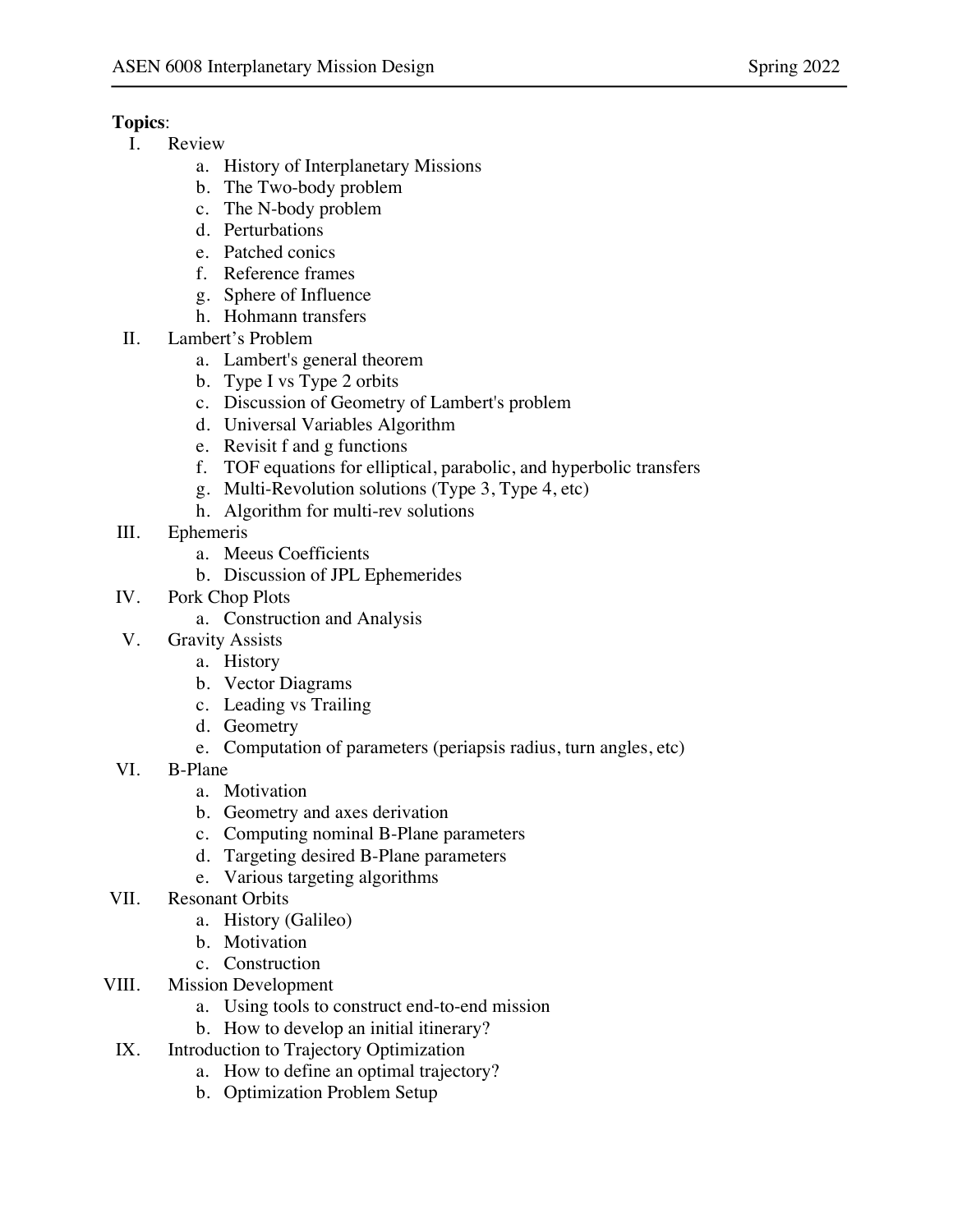- c. Performance index, constraints
- d. Defining state vector
- e. Pruning the search space
- f. Algorithms for optimization
	- i. Deterministic vs Stochastic
- g. Examples of optimization algorithms
- X. Tisserand Plots
- XI. Three Body Problem
	- a. History
	- b. Simplified forms (Restricted, Elliptical Restricted, Circular Restricted)
- XII. Circular Restricted Three Body Problem
	- a. Geometry of nondimensional, rotating frame
	- b. Derivation of Equations of Motion
	- c. Transformation from synodic to inertial frame
	- d. Libration Points
- XIII. State Transition Matrix
	- a. Motivation
	- b. Derivation for CRTBP
- XIV. Libration Point Orbits
	- a. History in Mission Design
	- b. Types of orbits (Halo, Lissajous, etc)
	- c. Construction of LPOs using Single Shooting Algorithm
	- d. Stability
- XV. Invariant Manifolds
	- a. Definition
	- b. Stable/Unstable Eigenvalues and vectors
	- c. Computing Invariant Manifolds (general discussion)
	- d. Applications to Mission design
- XVI. Differential Correction

Additional information regarding general CU classroom policies:

### **Classroom Behavior**

Both students and faculty are responsible for maintaining an appropriate learning environment in all instructional settings, whether in person, remote or online. Those who fail to adhere to such behavioral standards may be subject to discipline. Professional courtesy and sensitivity are especially important with respect to individuals and topics dealing with race, color, national origin, sex, pregnancy, age, disability, creed, religion, sexual orientation, gender identity, gender expression, veteran status, political affiliation, or political philosophy. For more information, see the policies on classroom behavior and the Student Conduct & Conflict Resolution policies.

### **Requirements for COVID-19**

As a matter of public health and safety, all members of the CU Boulder community and all visitors to campus must follow university, department and building requirements and all public health orders in place to reduce the risk of spreading infectious disease. Students who fail to adhere to these requirements will be asked to leave class, and students who do not leave class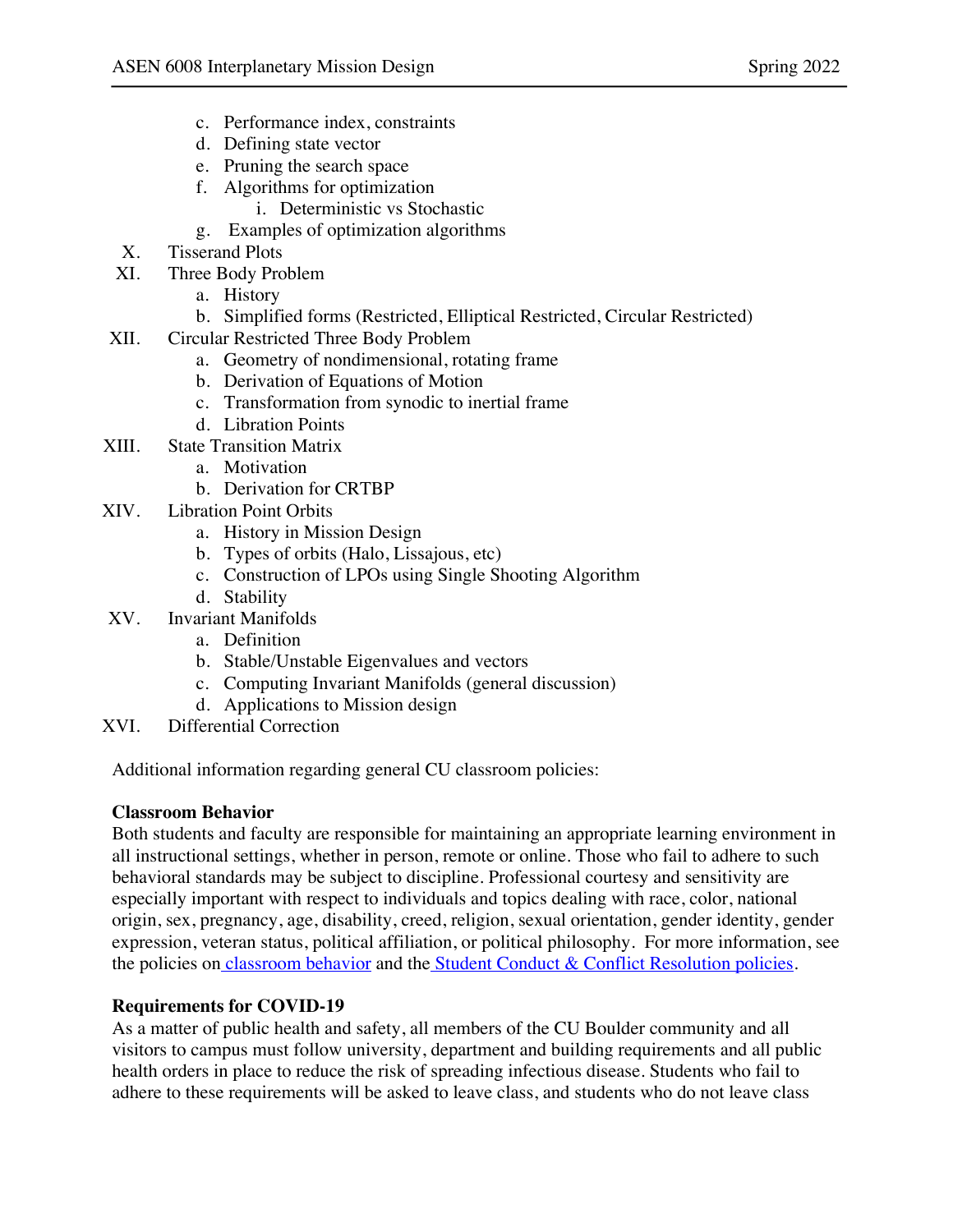when asked or who refuse to comply with these requirements will be referred to Student Conduct and Conflict Resolution. For more information, see the policy on classroom behavior and the Student Code of Conduct. If you require accommodation because a disability prevents you from fulfilling these safety measures, please follow the steps in the "Accommodation for Disabilities" statement on this syllabus.

CU Boulder currently requires masks in classrooms and laboratories regardless of vaccination status. This requirement is a precaution to supplement CU Boulder's COVID-19 vaccine requirement. Exemptions include individuals who cannot medically tolerate a face covering, as well as those who are hearing-impaired or otherwise disabled or who are communicating with someone who is hearing-impaired or otherwise disabled and where the ability to see the mouth is essential to communication. If you qualify for a mask-related accommodation, please follow the steps in the "Accommodation for Disabilities" statement on this syllabus. In addition, vaccinated instructional faculty who are engaged in an indoor instructional activity and are separated by at least 6 feet from the nearest person are exempt from wearing masks if they so choose. If you feel ill and think you might have COVID-19, if you have tested positive for COVID-19, or if you are unvaccinated or partially vaccinated and have been in close contact with someone who has COVID-19, you should stay home and follow the further guidance of the Public Health Office (contacttracing@colorado.edu). If you are fully vaccinated and have been in close contact with someone who has COVID-19, you do not need to stay home; rather, you should selfmonitor for symptoms and follow the further guidance of the Public Health Office (contacttracing@colorado.edu).

If you will miss class due to a medical reason, email Professor Davis: Kate.Davis@colorado.edu. Assignment due dates can be modified as necessary.

### **Accommodation for Disabilities**

If you qualify for accommodations because of a disability, please submit your accommodation letter from Disability Services to your faculty member in a timely manner so that your needs can be addressed. Disability Services determines accommodations based on documented disabilities in the academic environment. Information on requesting accommodations is located on the Disability Services website. Contact Disability Services at 303-492-8671 or dsinfo@colorado.edu for further assistance. If you have a temporary medical condition, see Temporary Medical Conditions on the Disability Services website.

### **Preferred Student Names and Pronouns**

CU Boulder recognizes that students' legal information doesn't always align with how they identify. Students may update their preferred names and pronouns via the student portal; those preferred names and pronouns are listed on instructors' class rosters. In the absence of such updates, the name that appears on the class roster is the student's legal name.

#### **Honor Code**

All students enrolled in a University of Colorado Boulder course are responsible for knowing and adhering to the Honor Code academic integrity policy. Violations of the Honor Code may include, but are not limited to: plagiarism, cheating, fabrication, lying, bribery, threat, unauthorized access to academic materials, clicker fraud, submitting the same or similar work in